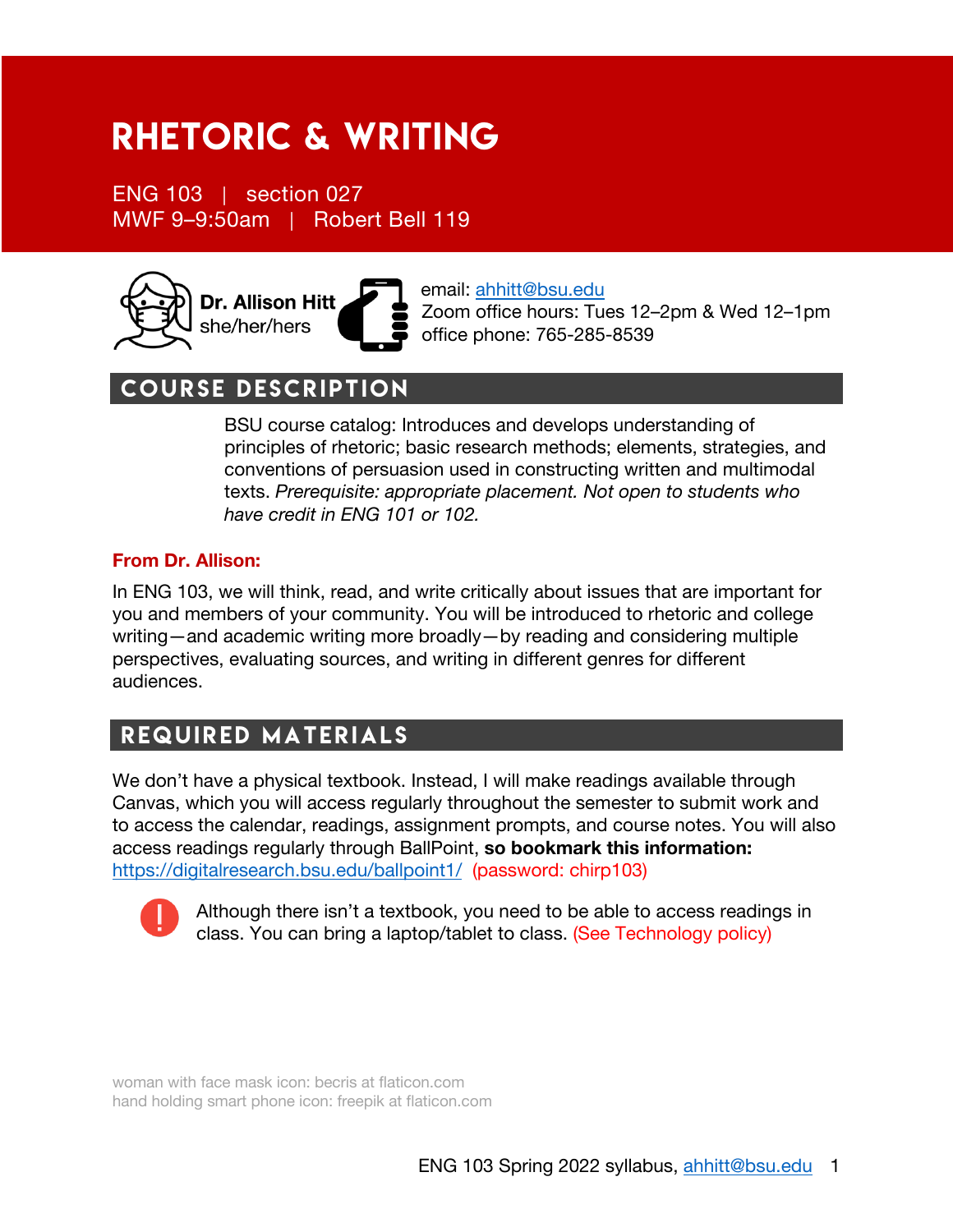# course goals

- Understand that persuasion—both visual and verbal—is integral to reading and composing
- Understand how persuasive visual and verbal texts are composed for different audiences and different purposes
- Develop effective strategies of invention, drafting, and revision for different rhetorical situations and individual composing styles
- Compose texts in various media using solid logic, claims, evidence, creativity, and audience awareness
- Integrate primary and secondary research as appropriate to the rhetorical situation
- Develop strategies for becoming more critical and careful readers of both their own and others' texts
- Demonstrate a professional attitude towards their writing by focusing on the need for appropriate format, syntax, punctuation, and spelling
- Take responsibility for their own progress
- Develop the ability to work well with others on composing tasks.

# **ASSIGNMENTS**

## 1. **Project 1: Literacy Narrative (100 pts)**

First, you will write an essay about the events and/or people that shaped your relationship to reading and writing—whether creative, personal, or academic reflecting on how this literacy development has impacted you. You will incorporate images and/or audio to enhance your narrative. **1000–1500 words**

## 2. **Project 2: Fake News Analysis (200 pts)**

Identify a situation—local, national, or global—that emerged from the circulation of misinformation and analyze how it was represented between two news organizations. The analysis should address bias, rhetorical appeals, and the quality of evidence used. **1000–1500 words**

## 3. **Project 3: Local Issue Argument (300 pts)**

You will research an issue in your local community and conduct at least one interview with someone who has a connection to or expertise in the issue. Then, you will write an essay that contextualizes the issue, makes a specific claim, and incorporates primary and secondary research. **1750–2000 words**

## 4. **Project 4: Multimodal Reflection (200 pts)**

There are two components to the final project. First, you will reflect on academic writing and what you learned in ENG 103 by creating a multimodal text, e.g., a flyer or poster, infographic, brief video, comic, etc. Then, you will write a reflection that describes your media and content choices. **400–500 words**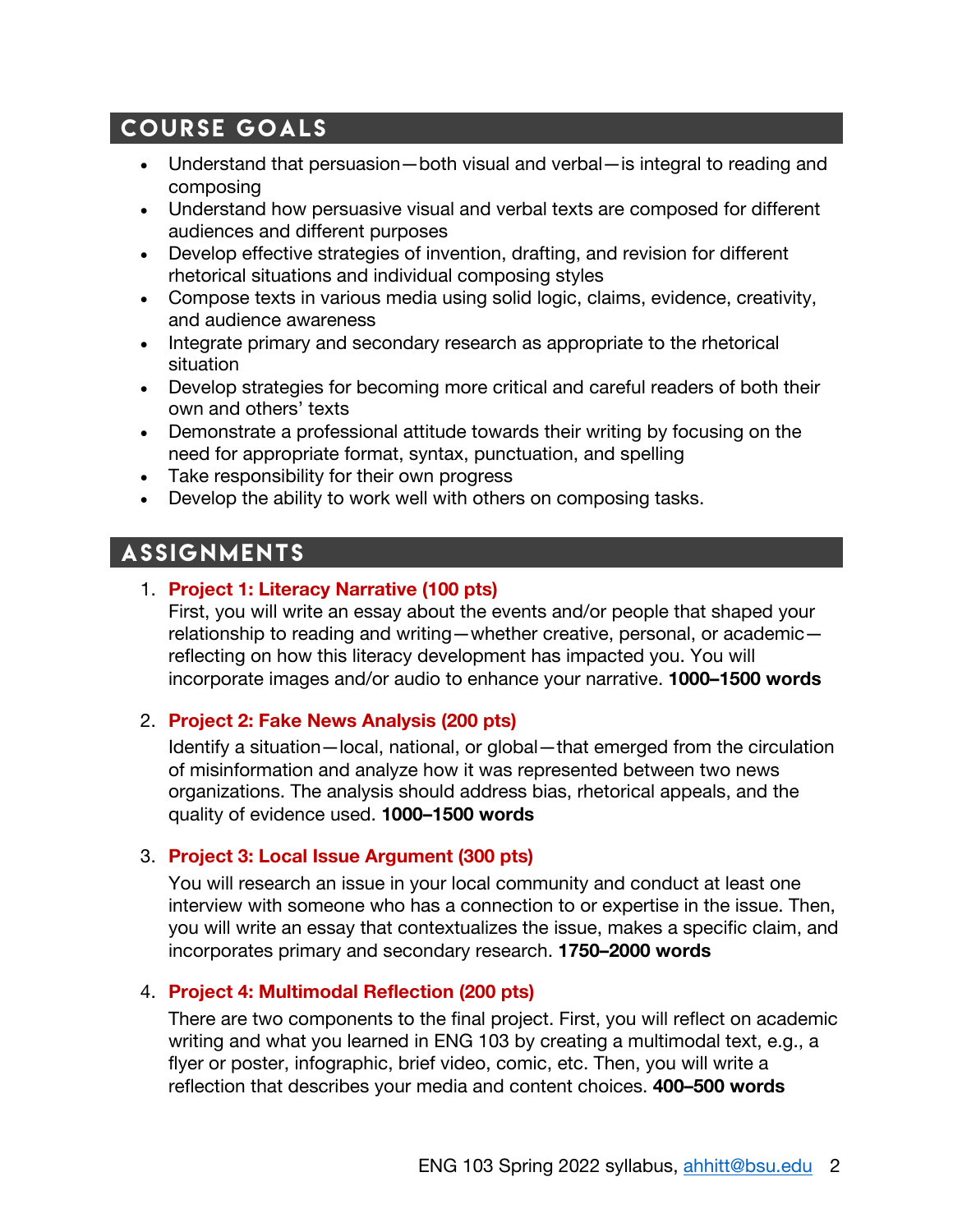## 5. **Drafts & Homework (200 pts)**

Writing is a process that benefits from feedback, and you will submit rough drafts for each of the four major assignments to receive feedback from me and from your peers. If you submit rough drafts on time, you will receive full credit (60 pts). If you complete peer review, you will receive full credit (40 pts). If you submit homework on time, you will receive full credit (100 pts).

**EXTRA CREDIT:** Take class notes (5 pts/day) for up to 25 points. Post reading notes to the discussion board (5 pts/post) for up to 15 points. Post resources about mental health and academic success (5 pts/post) for up to 15 points. **30 points max**

# evaluation criteria

For each project, you will be assessed on your rhetorical choices: audience awareness, genre conventions, clear arrangement, accessible style, effective delivery, and persuasive rhetorical strategies. Each assignment will be accompanied by its own specific instructions and evaluation criteria.

|          | $A -$ | $\vert B+ \vert$                                                                 |     |             |     |         | $B$   B-   C+   C   C-   D+   D |     |     |  |
|----------|-------|----------------------------------------------------------------------------------|-----|-------------|-----|---------|---------------------------------|-----|-----|--|
| 1000 929 |       | 930-  900-  870-  830-  800-  770-  730-  700-  670-  630-  600-  590-  <br> 899 | 869 | $\vert$ 829 | 799 | 769 729 | $\sqrt{699}$                    | 669 | 629 |  |



I will provide written feedback on each major assignment that you submit. Please read that feedback carefully prior to emailing me about your grade.

NOTE: In order to fulfill the University's Core Curriculum requirement in Writing Program courses, students must earn a minimum grade of C to pass; a grade of C- is not considered acceptable.

# Course policies & Expectations

## **Accessibility**

I am committed to creating a classroom environment that is respectful of and inclusive to different learning and writing processes—whether that is in person or through Canvas. All the multimodal materials I share will be made accessible: videos will be captioned, audio will have transcripts, and images will be described. If we can work together to make the class more accessible, let me know.

## **Accommodations**

If you need course adaptations or accommodations because of a disability, please contact me as soon as possible. The Office of Disability Services coordinates services for students with disabilities; documentation of a disability needs to be on file in that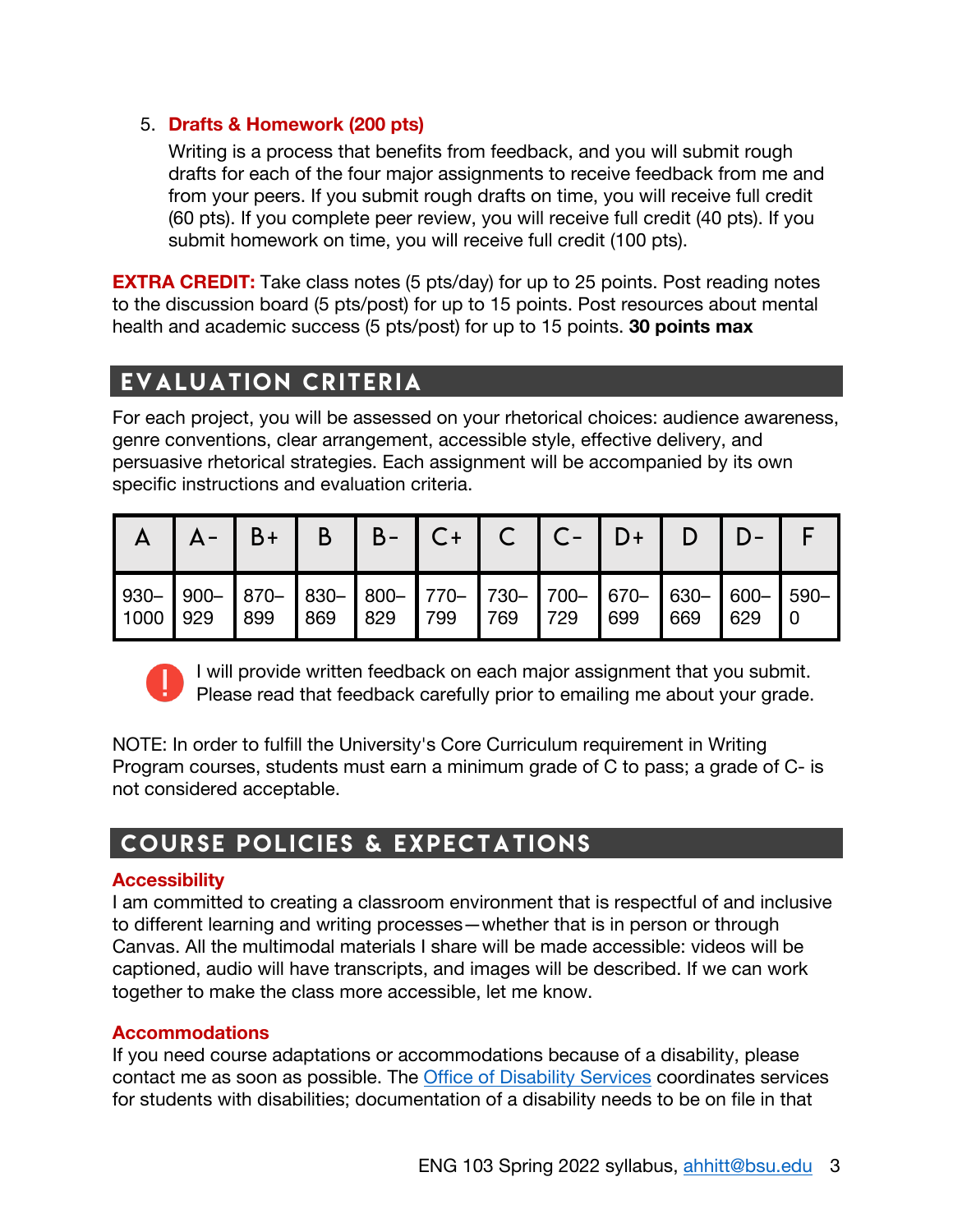office before any accommodations can be provided. Disability Services can be contacted at 765-285-5293 or dsd@bsu.edu.

#### **Attendance**

Writing is a social process, and I invite you to take part in that process by regularly attending class and completing in-class work, most of which will develop into the drafts and homework that comprise 20% of your course grade. Because we are currently in a pandemic, you will not be penalized for absences. Now more than ever, use good judgment about coming to class if you are sick. Set boundaries with yourself about your physical and mental health. If you can, let me know about your absence *prior* to class; otherwise, follow up with me through email.

There are often circumstances beyond our control, and I recognize excused absences: disability accommodations; pregnancy, hospitalization, or medical leave; bereavement leave; religious observance; jury duty or court witness leave; military leave; and Ball State approved events.

#### **Basic Needs Security**

I encourage anyone who lacks access to sufficient food to eat or a safe and stable place to live to contact the folks at Student Affairs and/or visit the Basic Needs Security Hub: https://www.bsu.edu/about/administrativeoffices/dean-ofstudents/basic-needs-hub. This resource offers information about food insecurity, housing support, financial resources, wellness, and homelessness.

#### **COVID-19 Safety**

Based on current CDC guidance recommending the wearing of face masks for all people—regardless of vaccination status—in public indoor settings in communities where the rate of coronavirus transmission is substantial, all employees, students, and campus visitors are required to wear a mask while inside any University building. If you choose not to wear a mask during class (or refuse to wear a mask in a way that complies with CDC guidance), you will be asked to leave. These safety guidelines are nonnegotiable: I care about my students' health, my health, and my family's health.

#### **Diversity & Inclusion**

Ball State University aspires to be a university that attracts and retains a diverse faculty, staff, and student body. We are committed to ensuring that all members of the community are welcome, through valuing the various experiences and worldviews represented at Ball State and among those we serve. We promote a culture of respect and civil discourse as expressed in our Beneficence Pledge and through university resources that you can access through The Multicultural Center's website: https://www.bsu.edu/campuslife/multicultural-center/resources

#### **Late Work**

Assignments are due by the time specified on Canvas. However, we are in the middle of a pandemic, and there's a good chance that at some point (or at many points) throughout the semester, you will need some extra help. *You can request a one-week*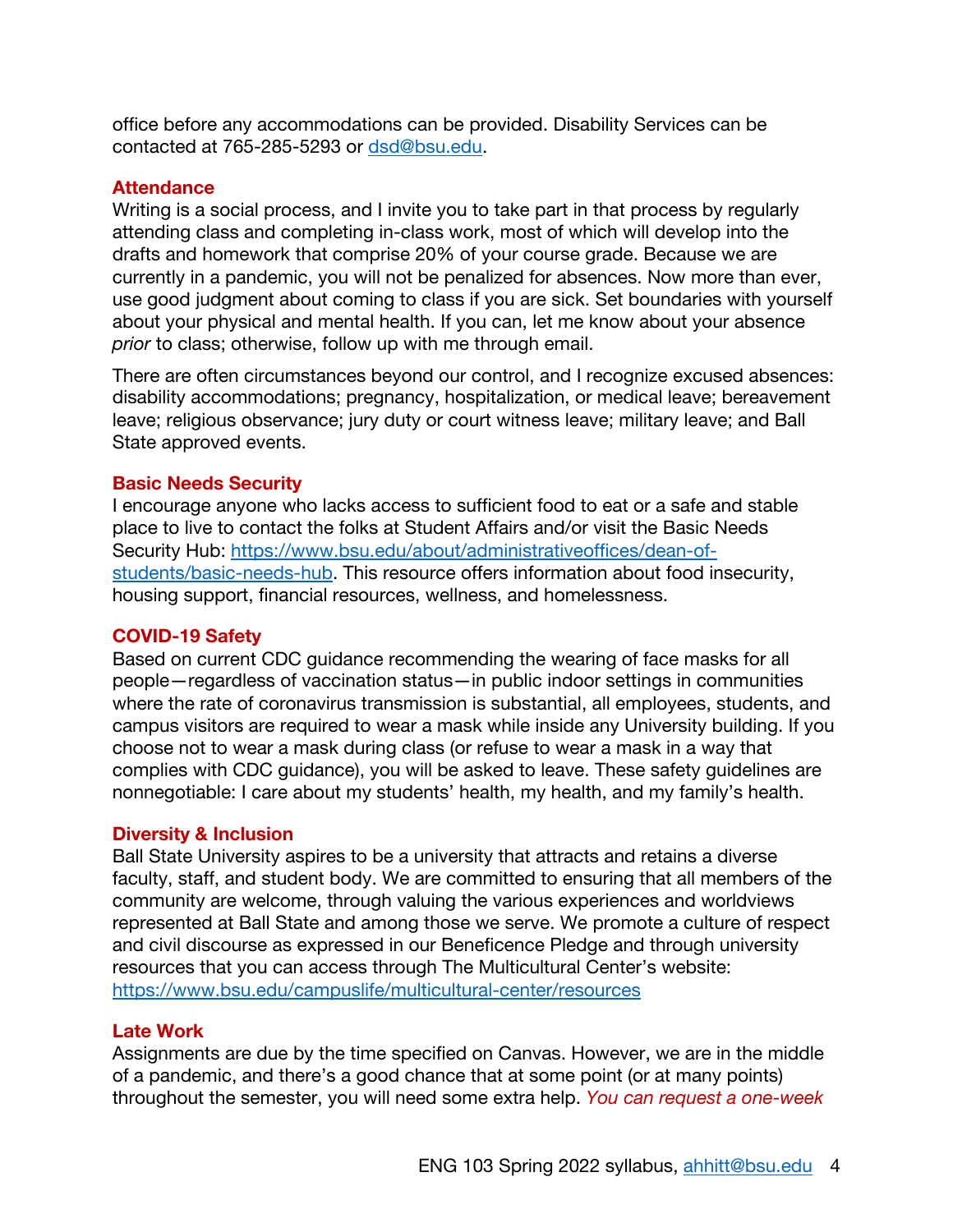*extension for any assignment excluding the final project by emailing me*. If you get sick this semester, we will work together to develop a catch-up plan.

### **Plagiarism & Academic Integrity**

You will be held to Ball State's standards of academic integrity. The policy on academic integrity can be found in the Student Handbook, under "Student Academic Ethics Policy." You must document all sources you use, whether quoting them directly or paraphrasing. If you are in doubt about what is acceptable, please ask. A breach of academic integrity may result in failure for the course—not just the assignment.

#### **Respect**

I ask you to be respectful and remain open to ideas and perspectives that challenge your own. I expect you to be respectful when participating in class discussions, interacting with me in class and through email, and working with your peers. *You do not have to agree with someone to treat them, their ideas, and their work respectfully.*

## **Technology**

Technology is integral to the writing process, and we will use different technologies this semester to complete work and communicate. You will need to check Canvas regularly to access weekly modules, assignments, additional readings, discussion boards, and class notes.

## *In-Class Technology Usage*

You are welcome to bring a laptop, tablet, or smartphone to class for taking notes and completing in-class writing exercises. You are also welcome to wear headphones during individual work but not during lectures or group work. If you need to take a phone call, please step outside to take the call. If I ask you repeatedly to stop doing something on your phone or your technology use becomes distracting to others, you will be asked to put it away.

#### *Canvas and Online Communications*

You will use Canvas to submit work, access calendars and each week's module, download assignment prompts and readings, and contribute to the class notes. I expect you to check your BSU email daily and to respond within 24 hours during the work week, just as you will expect me to do. *All email messages to me regarding this class should include the course number in the subject line and should be respectful and professional.* If your message is urgent, please note that in the subject line.

## **Writing Center**

All writers improve with practice and feedback, so as a student in this course, you are encouraged to use the Writing Center (in Robert Bell 295, Bracken Library, or online) to get additional feedback on your writing. To schedule a free appointment to discuss your writing, go to www.bsu.edu/writingcenter. Online and in-person appointments are available seven days a week. Plan ahead because appointments book quickly!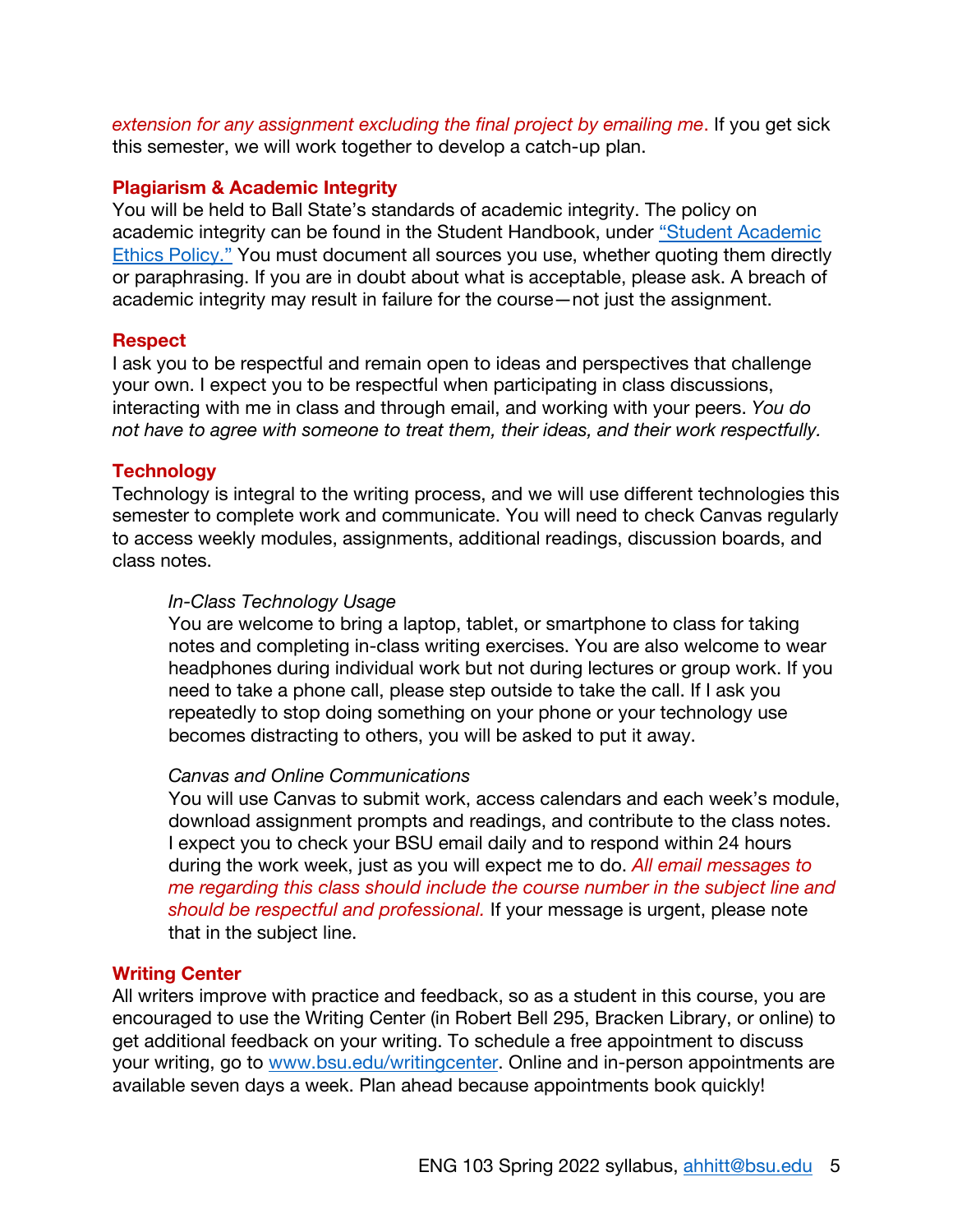# COURSE CALENDAR

In the schedule below, the left column indicates the topic we will discuss in class that day and what is due. The right column indicates what homework you need to complete for the following class. Homework assignments and rough drafts are due by class, and major projects are usually due by the end of the day (11:59pm EST).

# PROJECT 1: LITERACY NARRATIVE

| WEEK 1                                                                                                                                                     |                                                                                                                                                                                                                                                                                                                                                                                                       |
|------------------------------------------------------------------------------------------------------------------------------------------------------------|-------------------------------------------------------------------------------------------------------------------------------------------------------------------------------------------------------------------------------------------------------------------------------------------------------------------------------------------------------------------------------------------------------|
| Mon, 1/10: Introduction to ENG 103                                                                                                                         | Homework: Read "Habits of Mind" and<br>"What I Know" (BallPoint). Review the<br>course goals in the syllabus.                                                                                                                                                                                                                                                                                         |
|                                                                                                                                                            | Complete your self-care plan.                                                                                                                                                                                                                                                                                                                                                                         |
| Wed, 1/12: Self-care discussion and<br>introduction to Project 1 Literacy<br>Narrative. Review "Interpreting<br>Assignments."<br>due today: self-care plan | Read "Can I Use I?" PDF and "What Is<br>'Academic' Writing?" (Writing Spaces).<br>Write down any questions you have<br>about college writing.                                                                                                                                                                                                                                                         |
| Fri, 1/14: Writing myths, assumptions, &<br>advice                                                                                                         | Read "Weaving Personal Experience into<br><b>Academic Writings"</b> (Writing Spaces) and<br>"Employing Narrative in an Essay"<br>(Writing Commons).<br>Search the Digital Archive of Literacy<br>Narratives. Read/listen to/watch 3-5<br>narratives and select one that you find<br>compelling. Take some notes on its<br>narrative qualities and share to the<br>collaborative note-taking document. |
| WEEK <sub>2</sub>                                                                                                                                          |                                                                                                                                                                                                                                                                                                                                                                                                       |
| Mon, 1/17: NO CLASS - MLK DAY                                                                                                                              |                                                                                                                                                                                                                                                                                                                                                                                                       |
| Wed, 1/19: Narrative elements<br>due today: DALN narrative                                                                                                 | Read "Invention" (BallPoint).                                                                                                                                                                                                                                                                                                                                                                         |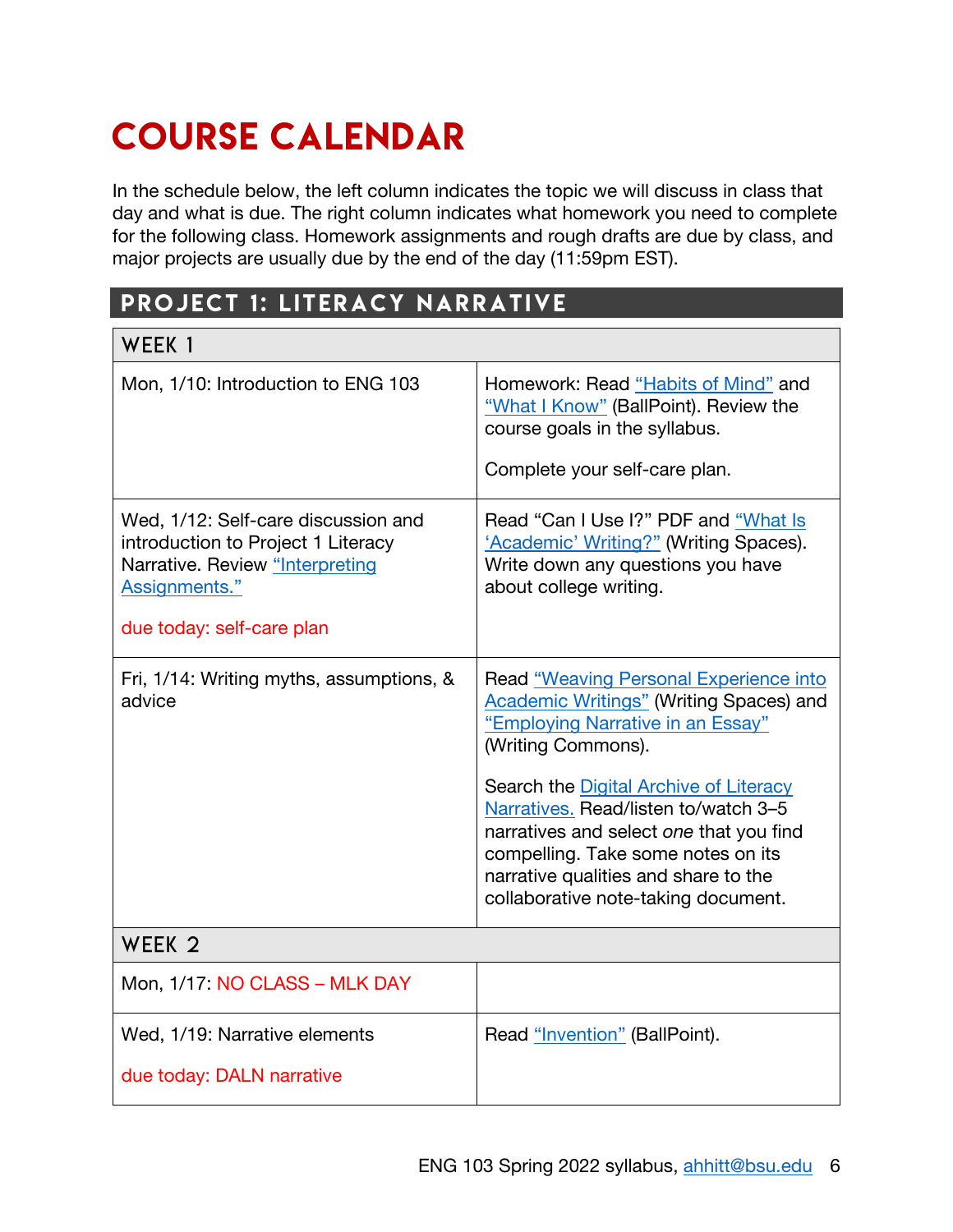| Fri, 1/21: Drafting: brainstorming,<br>outlining, and visualizing | Read "Drafting" and "Organization"<br>(BallPoint).                                                                                                                                                            |
|-------------------------------------------------------------------|---------------------------------------------------------------------------------------------------------------------------------------------------------------------------------------------------------------|
| Share ideas for Project 1                                         | Draft a visual or written outline of your<br>narrative. Submit to Canvas and be<br>prepared to discuss during Zoom<br>conferences.                                                                            |
| WEEK 3                                                            |                                                                                                                                                                                                               |
| Mon, 1/24: Class cancelled for one-on-<br>one Zoom conferences.   | Read "Feedback" (BallPoint) and "Shitty<br>First Drafts" (PDF).                                                                                                                                               |
| due today: outline                                                | Develop your outline into a draft. Submit<br>to Canvas for peer review on Wednesday<br>and bring TWO print copies to class.<br>Consider making an appointment with the<br>Writing Center between now and 1/30 |
| Wed, 1/26: Peer review                                            | Read "Revision" and "Editing and<br>Formatting" (BallPoint).                                                                                                                                                  |
| due today: Project 1 draft                                        | Revise your draft based on the feedback<br>you received from me and your peers.<br>Bring a clean copy (physical or digital) to<br>edit in class on Friday.                                                    |
| Fri, 1/28: Editing exercises                                      | Due Sunday, 1/30: Project 1                                                                                                                                                                                   |
| due today: Project 1 draft (revised)                              |                                                                                                                                                                                                               |

# Project 2: Fake News Analysis

| WEEK 4                                                                                                 |                                                                                                                        |
|--------------------------------------------------------------------------------------------------------|------------------------------------------------------------------------------------------------------------------------|
| Mon, 1/31: Introduction to Project 2 Fake<br><b>News Analysis</b>                                      | Read "Definitions of Rhetoric,"<br>"Elements of the Rhetorical Situation,"<br>and "Rhetorical Strategies" (BallPoint). |
| Wed, 2/2: Rhetorical appeals: How do<br>authors use rhetorical appeals to<br>persuade their audiences? | <b>Read "Assessing Source Credibility for</b><br><b>Crafting a Well-Informed Argument"</b><br>(Writing Spaces).        |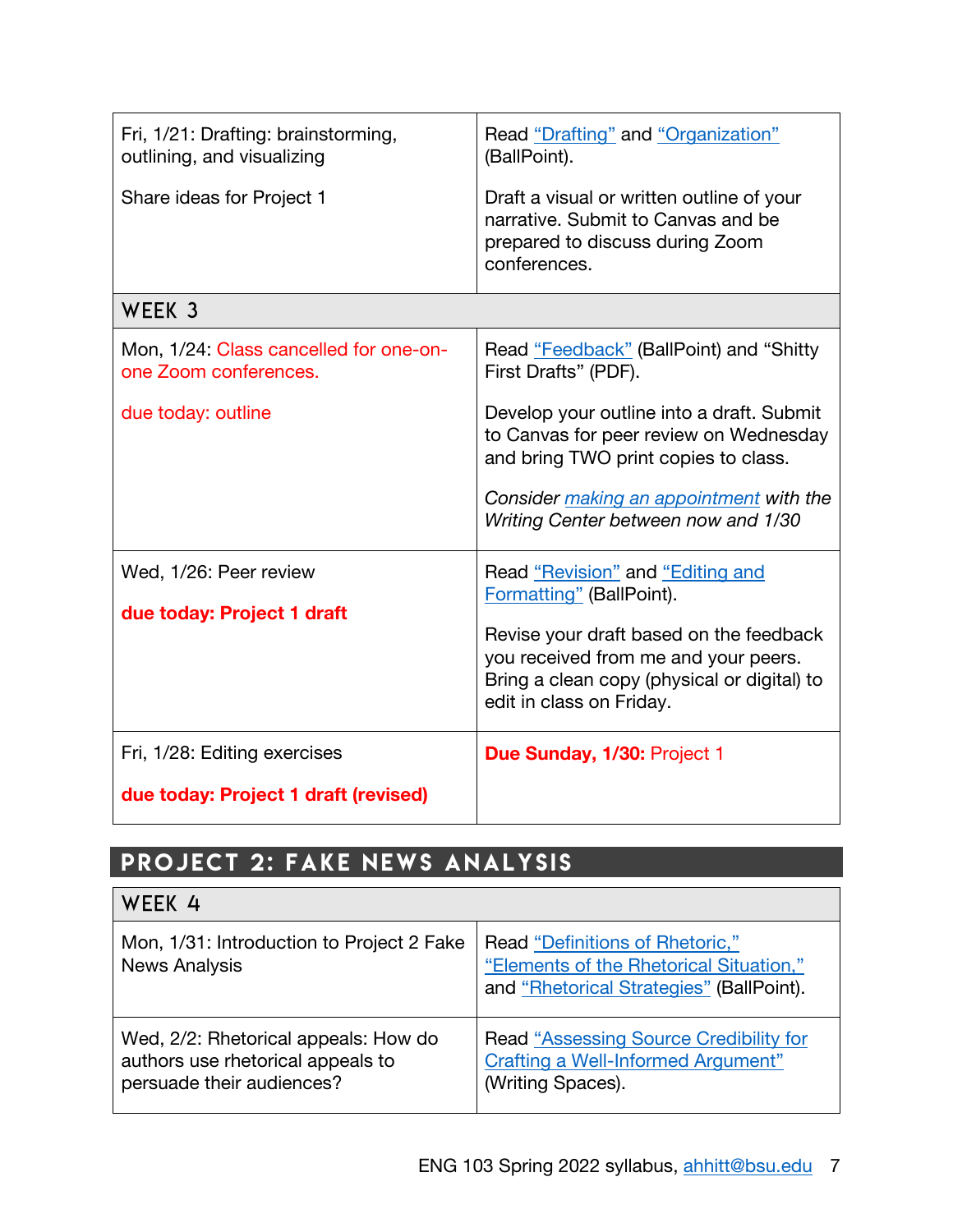| Fri, 2/4: Source credibility                                        | Read "The Rise of Social Media and the<br>Problem of Fake News" PDF. Identify an<br>example of fake news and analyze the<br>situation: What mis/information circulated<br>& where? What evidence was cited?<br>What made the information seem real?<br>Post to Canvas and be prepared to share<br>in class on Monday.                                                                                                                       |
|---------------------------------------------------------------------|---------------------------------------------------------------------------------------------------------------------------------------------------------------------------------------------------------------------------------------------------------------------------------------------------------------------------------------------------------------------------------------------------------------------------------------------|
| WEEK 5                                                              |                                                                                                                                                                                                                                                                                                                                                                                                                                             |
| Mon, 2/7: Fake news                                                 |                                                                                                                                                                                                                                                                                                                                                                                                                                             |
| due today: example of fake news                                     |                                                                                                                                                                                                                                                                                                                                                                                                                                             |
| Wed, 2/9: Cognitive bias<br>Fri, 2/11: Rhetorical analysis          | Read "Rhetorical Analysis" (BallPoint).<br>Then, read two articles about COVID-19.<br>Write a 250-word response that<br>discusses the different rhetorical<br>strategies used by these different news<br>organizations: Who wrote them? Where<br>were they published? What is the<br>context? How do the authors employ<br>ethos, logos, and pathos to support their<br>arguments? Post to Canvas.<br>Review rhetorical terms and concepts. |
| due today: 250-word response                                        |                                                                                                                                                                                                                                                                                                                                                                                                                                             |
| WEEK 6                                                              |                                                                                                                                                                                                                                                                                                                                                                                                                                             |
| Mon, 2/14: Review of rhetorical concepts                            | Choose an issue for your Project 2 Fake<br>News Analysis and find one credible<br>article that effectively represents the<br>situation. Post to Canvas.                                                                                                                                                                                                                                                                                     |
| Wed, 2/16: Multimodal analysis<br>due today: topic and news article | Find one of the <i>original</i> texts (article,<br>social media post, video) involved in the<br>fake news situation you selected. Read<br>"Reading & Notetaking" (BallPoint), then<br>take notes on the discourses that you                                                                                                                                                                                                                 |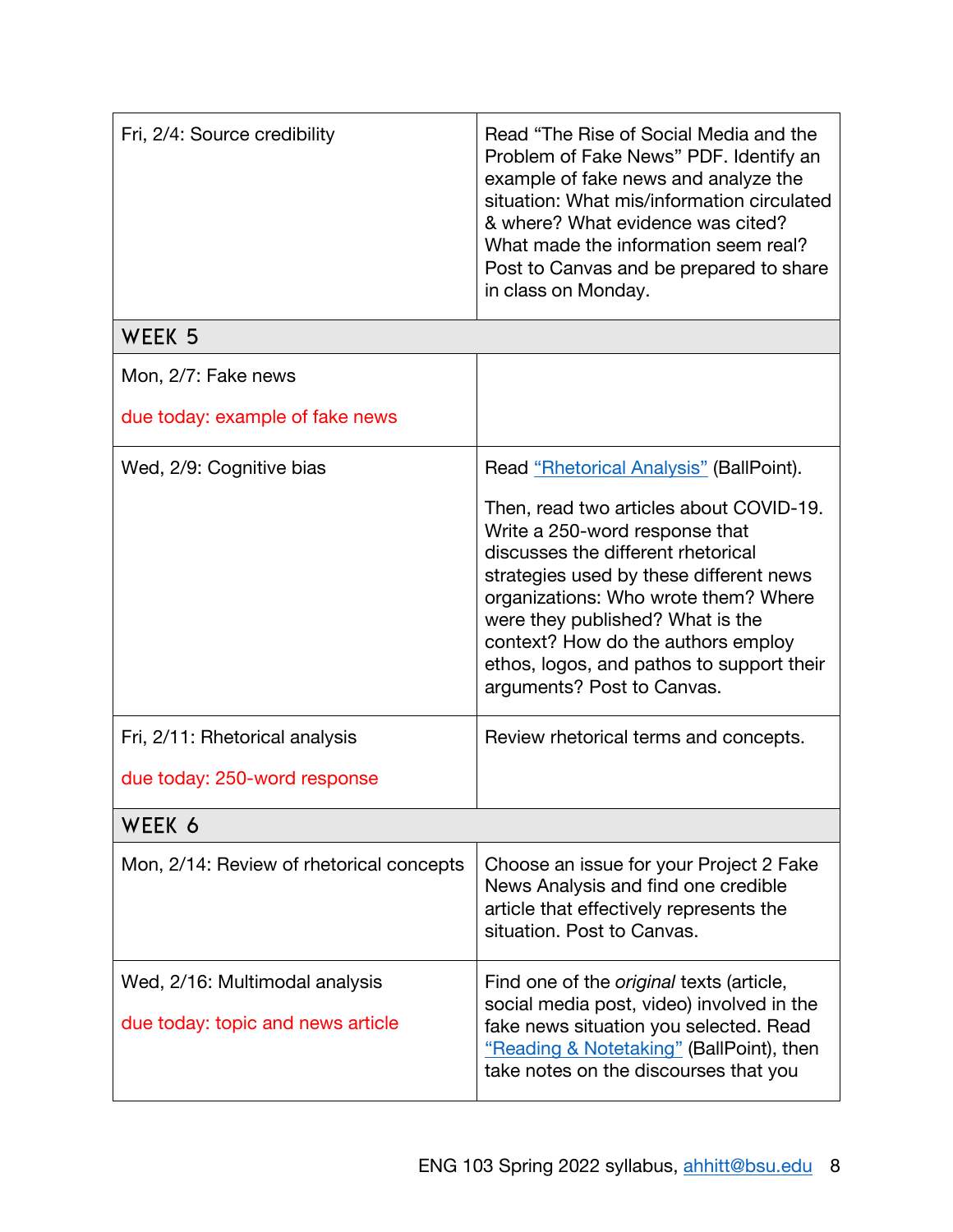|                                                                                                           | see represented in the text. Post to<br>Canvas and bring notes to class.                                                                                                                             |
|-----------------------------------------------------------------------------------------------------------|------------------------------------------------------------------------------------------------------------------------------------------------------------------------------------------------------|
| Fri, 2/18: Close reading and note-taking<br>practices; visualizing your ideas<br>due today: reading notes | <b>Read "Annoying Ways People Use</b><br>Sources" (Writing Spaces). Then draft a<br>detailed written or visual outline with<br>specific quotes from your sources.                                    |
| WEEK 7                                                                                                    |                                                                                                                                                                                                      |
| Mon, 2/21: Incorporating sources; in-<br>class drafting<br>due today: detailed outline                    | Continue drafting your Project 2 analysis.<br>Post to Canvas and bring TWO print<br>copies to class on Wednesday.<br>Consider making an appointment with the<br>Writing Center between now and 2/27. |
| Wed, 2/23: Peer review<br>due today: Project 2 draft                                                      | Revise your draft based on the feedback<br>you received from your peers. Bring a<br>clean copy (physical or digital) to edit in<br>class on Friday.                                                  |
| Fri, 2/25: Editing & formatting<br>due in class: Project 2 draft (revised)                                | Due by the end of the day Sunday,<br><b>2/27: Project 2</b>                                                                                                                                          |

# PROJECT 3: LOCAL ISSUE ARGUMENT

| WEEK 8                                                                                                                                    |                                                                                                                                                     |
|-------------------------------------------------------------------------------------------------------------------------------------------|-----------------------------------------------------------------------------------------------------------------------------------------------------|
| Mon, 2/28: Midterm & self-care<br>reflections                                                                                             |                                                                                                                                                     |
| due today (in class): midterm reflection                                                                                                  |                                                                                                                                                     |
| Wed, 3/2: Introduction to Project 3 Local<br>Issue Argument; brainstorm issues that<br>affect BSU students and/or the Muncie<br>community | Read "Introduction to Primary Research"<br>(Writing Spaces).<br>Brainstorm a list of issues in your local<br>community that interest or affect you. |
|                                                                                                                                           | Bring list to class.                                                                                                                                |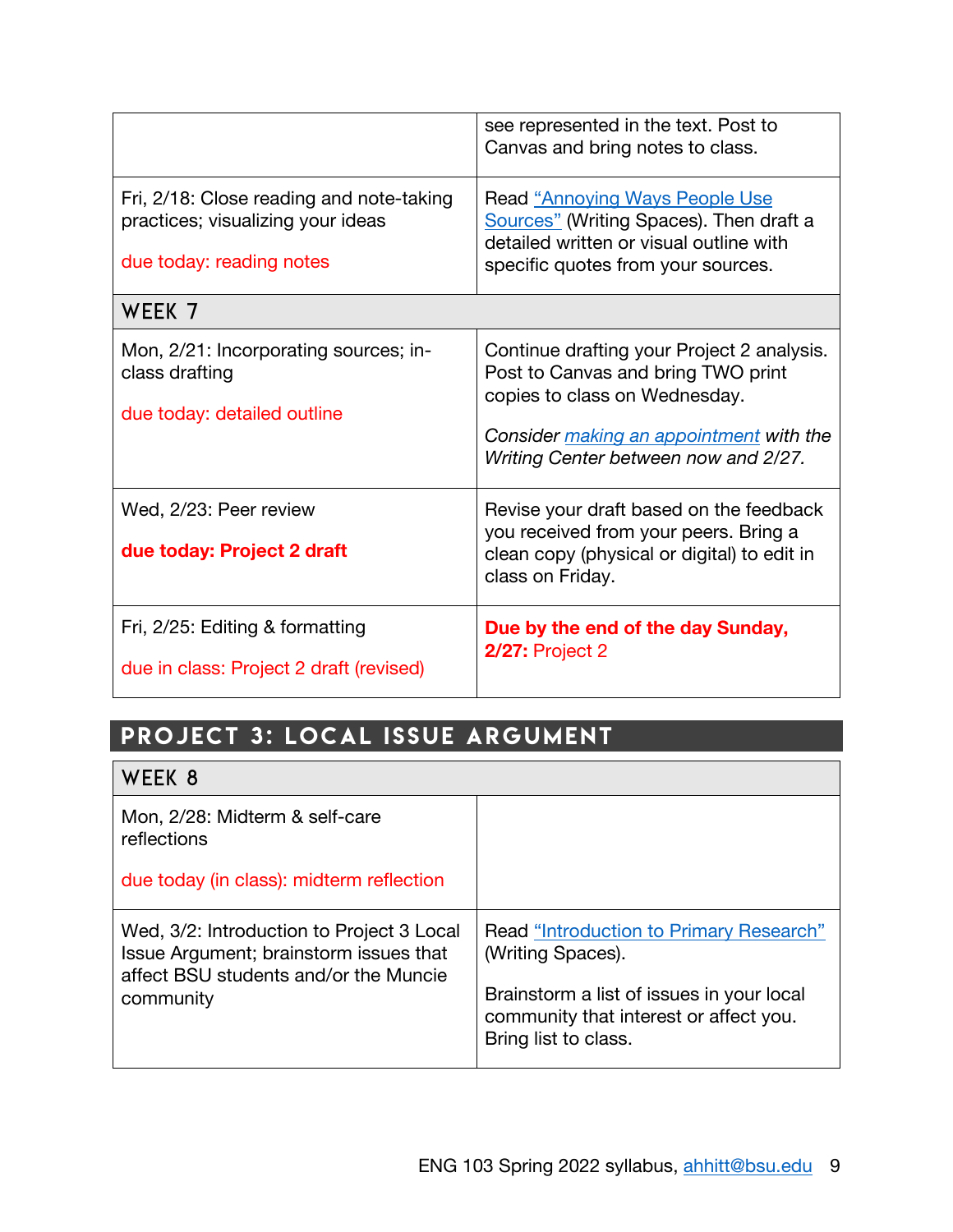| Fri, 3/4: Primary Research - interviews                                                                       | Brainstorm a list of people to interview<br>for Project 4: Who has the expertise or<br>personal experience? Who is the most<br>credible? Are there people whose voices<br>should be amplified? Post to Canvas.                                     |  |  |  |
|---------------------------------------------------------------------------------------------------------------|----------------------------------------------------------------------------------------------------------------------------------------------------------------------------------------------------------------------------------------------------|--|--|--|
| WEEK 9                                                                                                        |                                                                                                                                                                                                                                                    |  |  |  |
| Mon, 3/7-Fri, 3/11: NO CLASS - Spring Break                                                                   |                                                                                                                                                                                                                                                    |  |  |  |
| WEEK 10                                                                                                       |                                                                                                                                                                                                                                                    |  |  |  |
| Mon, 3/14: Primary Research – Surveys &<br>Data Collection<br>due today: list of interview options            | Draft an anonymous survey for Ball State<br>students about their experiences<br>accessing university mental health<br>resources. Post questions to Canvas.                                                                                         |  |  |  |
| Wed, 3/16: Primary research plans<br>due today: survey questions                                              | Prepare a primary research plan that<br>includes an overview of the issue you<br>plan to research, who you will interview<br>and what you will ask, and any other<br>forms of primary research that would<br>benefit your project. Post to Canvas. |  |  |  |
| Fri, 3/18: Analyzing the credibility,<br>accuracy, & relevance of sources<br>due today: primary research plan | Continue to research.                                                                                                                                                                                                                              |  |  |  |
| WEEK 11                                                                                                       |                                                                                                                                                                                                                                                    |  |  |  |
| Mon, 3/21: Multiple and opposing<br>perspectives                                                              | Assess your current sources: What<br>themes are emerging? Whose ideas are<br>represented? What's missing?                                                                                                                                          |  |  |  |
| Wed, 3/23: Developing claims                                                                                  | Read "The Thesis" and "Formulating a<br>Thesis."<br>Make a list of advice, assumptions, and<br>questions that you have about thesis<br>statements. Bring to class.                                                                                 |  |  |  |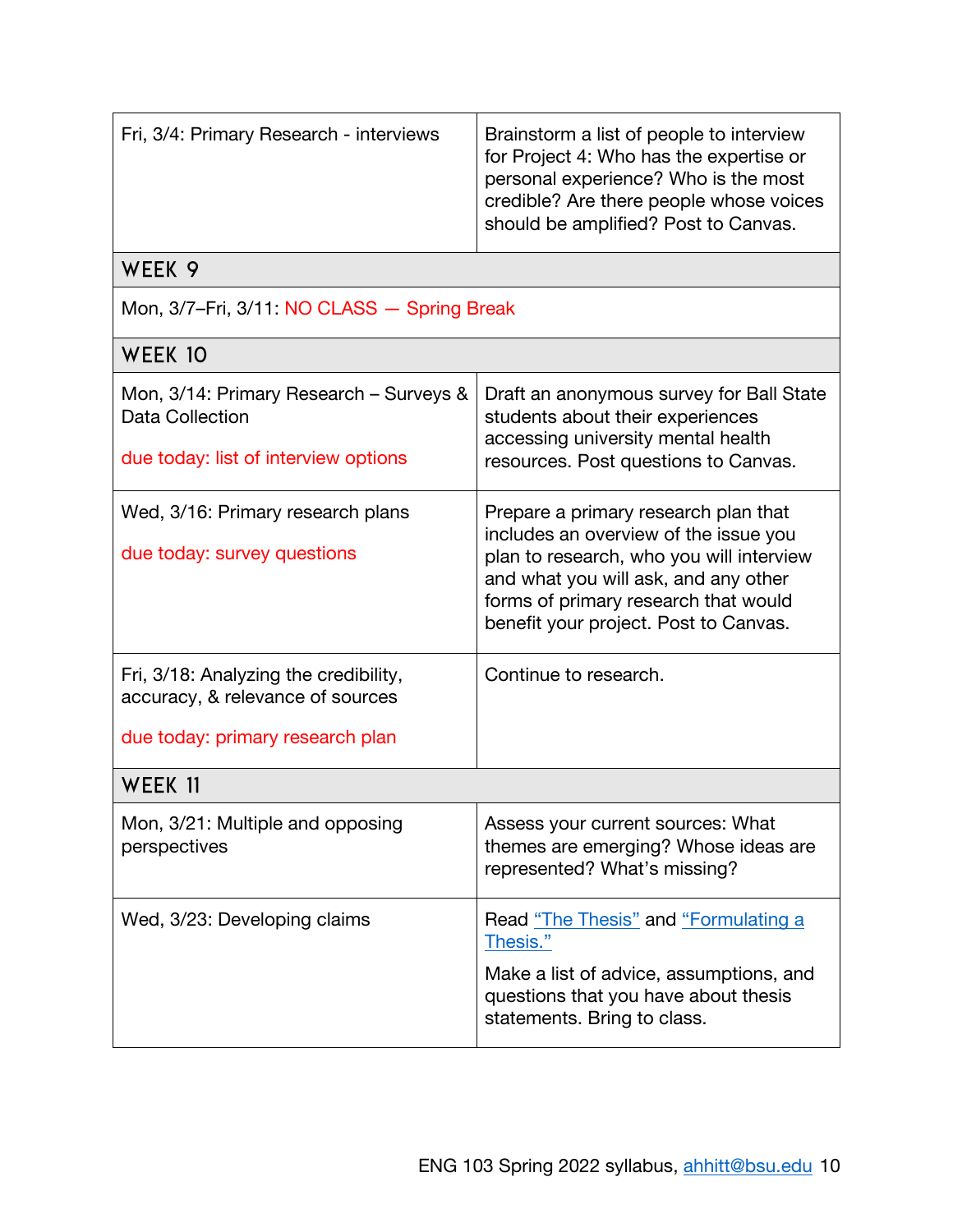| Fri, 3/25: Thesis statements and<br>introductions                                                 | Develop a thesis statement that makes a<br>claim about the issue you've been<br>researching and write 1–2 paragraphs<br>that contextualize and introduce the<br>issue. Post to Canvas. |
|---------------------------------------------------------------------------------------------------|----------------------------------------------------------------------------------------------------------------------------------------------------------------------------------------|
| WEEK 12                                                                                           |                                                                                                                                                                                        |
| Mon, 3/28: Thesis statement<br>workshopping<br>due today: thesis statement $+$<br>introduction    | <b>Read "Synthesizing Your Research"</b><br><b>Findings" and "Connecting Evidence to</b><br>Your Claims" (Writing Commons).                                                            |
| Wed, 3/30: Using secondary sources to<br>support claims                                           | Finish researching and taking notes on<br>secondary sources. Develop a detailed<br>outline that maps your ideas and what<br>sources you will use to support them.<br>Post to Canvas.   |
| Fri, 4/1: In-class drafting & integrating<br>primary research data<br>due today: detailed outline | Draft! Develop your outlines into drafts<br>and post to Canvas.                                                                                                                        |
| WEEK 13                                                                                           |                                                                                                                                                                                        |
| Mon, 4/4: Peer review<br>due today: Project 3 draft                                               | Revise your draft based on the feedback<br>you received. Bring ONE print copy to<br>class on Wednesday.                                                                                |
| Wed, 4/6: Peer review, part two<br>due today: Project 3 draft (revised)                           | Review the feedback you received this<br>week, review the assignment sheet, and<br>generate a list of questions for me about<br>your draft for conferences.                            |
| Fri, 4/8: Class cancelled for one-on-one<br>Zoom conferences.                                     | Revise your draft based on the feedback<br>you received and submit the final version<br>to Canvas.<br>due Sunday, 4/10: Project 3                                                      |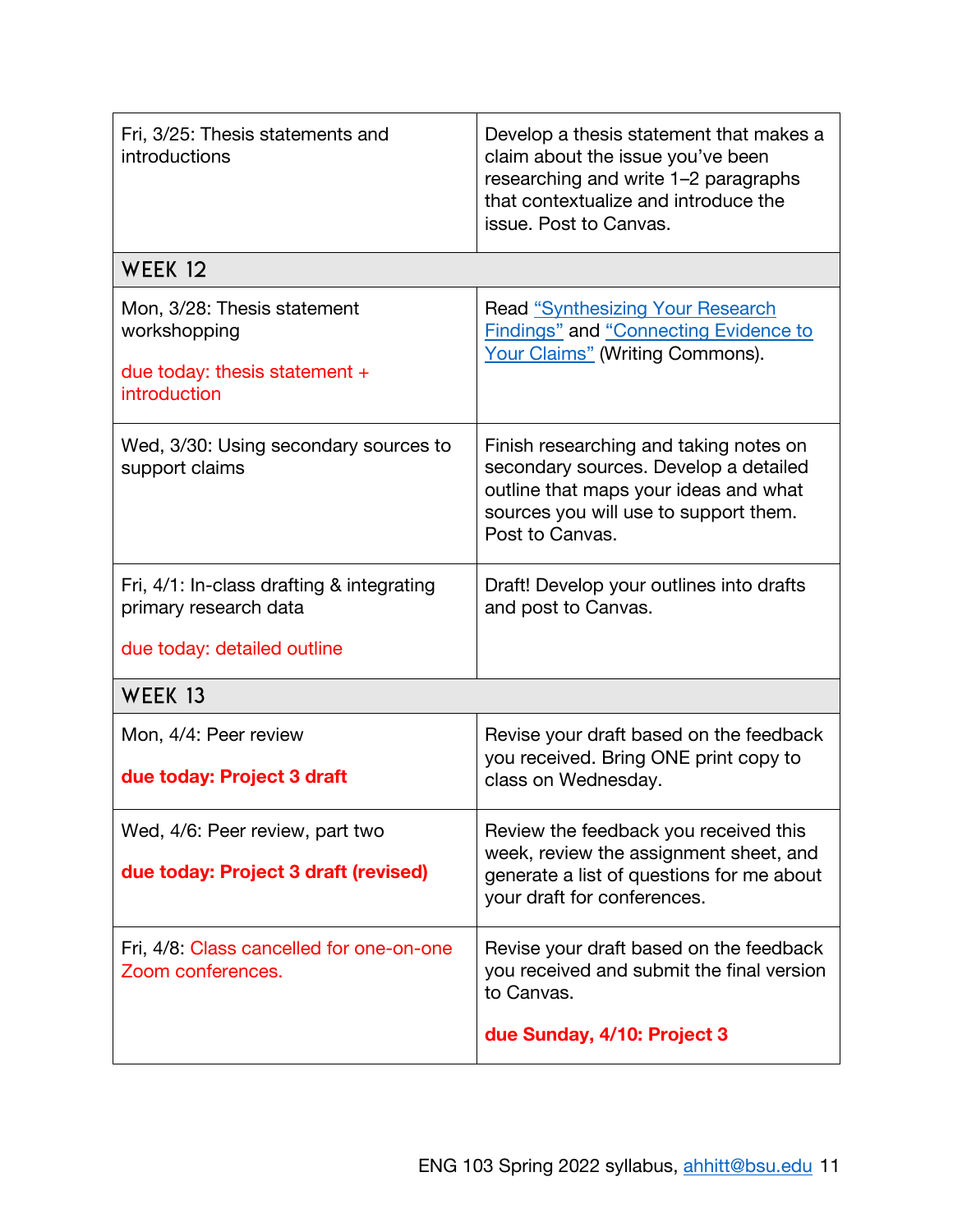# PROJECT 4: MULTIMODAL REFLECTION

| WEEK 14                                                                                                              |                                                                                                                                                                                                                          |
|----------------------------------------------------------------------------------------------------------------------|--------------------------------------------------------------------------------------------------------------------------------------------------------------------------------------------------------------------------|
| Mon, 4/11: Introduction to Project 4<br>Multimodal Reflection: What have you<br>learned this semester about writing? | Read "What Is Multimodality?" and<br>"Planning a Multimodal Project"<br>(BallPoint).                                                                                                                                     |
| Wed, 4/13: Introduction to multimodality                                                                             | Bring to class five PRINT images that<br>remind you of rhetoric and/or writing.                                                                                                                                          |
|                                                                                                                      | Note: If you have scissors, glue, or other<br>craft materials, you're welcome to bring<br>them to class on Friday.                                                                                                       |
| Fri, 4/15: Multimodal workshop                                                                                       | Read "Design" PDF, then find an<br>example of a well-designed text, e.g., an                                                                                                                                             |
| due today: five images                                                                                               | advertisement or poster, book or<br>magazine cover, brochure, video,<br>website, or infographic. Post to Canvas.                                                                                                         |
| WEEK 15                                                                                                              |                                                                                                                                                                                                                          |
| Mon, 4/18: Design Principles (contrast,<br>repetition, alignment, proximity)<br>due today: well-designed text        | Brainstorm ideas for Project 4. Think of<br>what genres will best communicate your<br>understanding of rhetoric and writing,<br>e.g., a poster, infographic, or video. Be<br>prepared to share in class on<br>Wednesday. |
| Wed, 4/20: Analyzing multimodal<br>arguments                                                                         | Sketch (yes, by hand) 2-3 different<br>versions of your text. Think about how to<br>display content, use color, and<br>incorporate different modes. Bring to<br>class.                                                   |
| Fri, 4/22: In-class sketching and/or<br>drafting                                                                     | Begin drafting.                                                                                                                                                                                                          |
| WEEK 16                                                                                                              |                                                                                                                                                                                                                          |
| Mon, 4/25: In-class drafting                                                                                         | Continue drafting. Post your (very rough)<br>draft to Canvas.                                                                                                                                                            |

┑